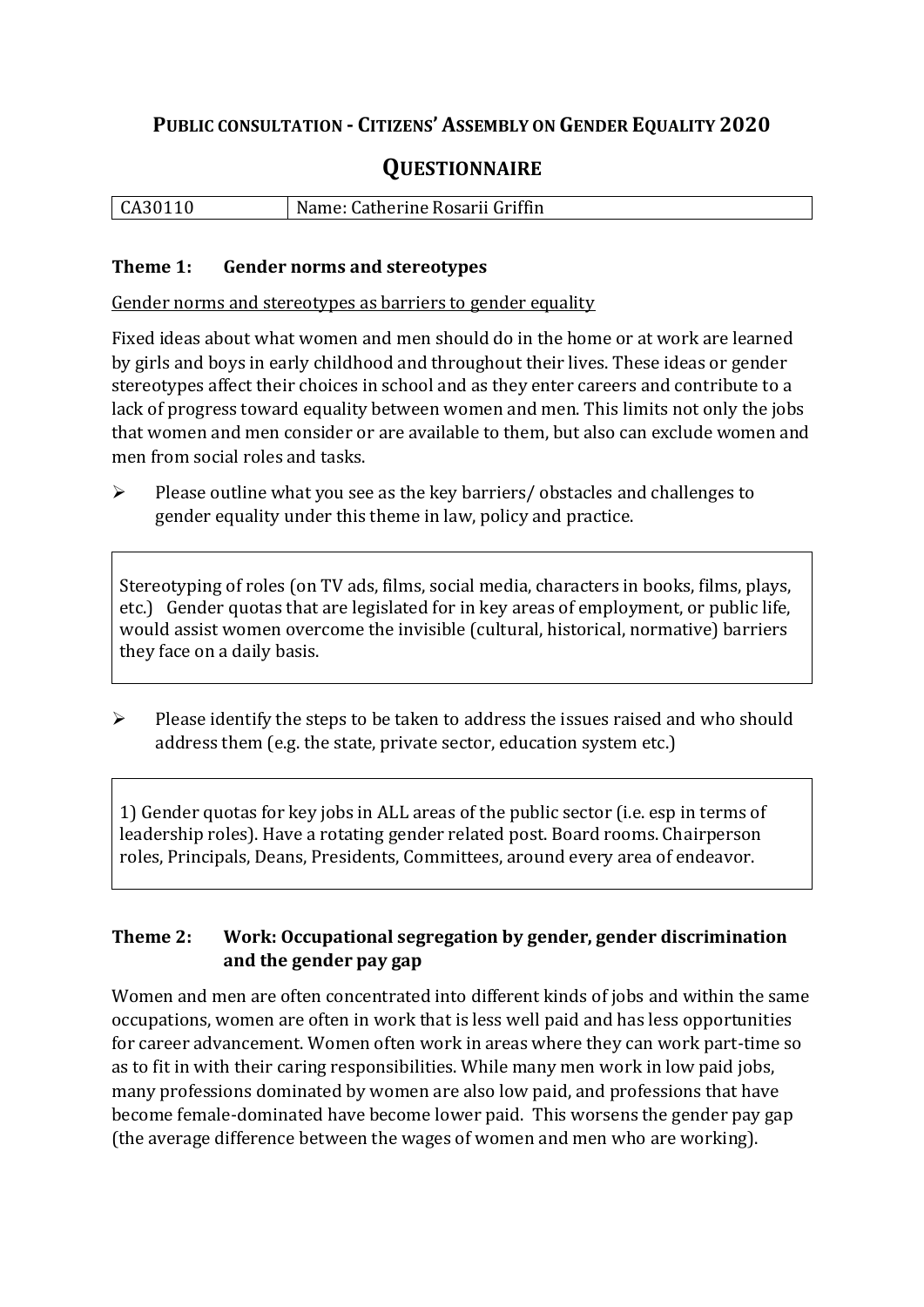➢ Please outline what you see as the key barriers/ obstacles and challenges to gender equality under this theme in law, policy and practice.

Gender stereotyping. But also, if there were gender quotas within job occupations, then this would surely assist address the gender pay gap? Gender blind Application forms are essential. So it is not Johnny this, or Mary that. Names should be eliminated from application forms. That would send out a clear message that gender doesn't count, it is purely down to one's qualifications and/or experience and/or skills and abilities to undertake a job or a role. It's then not about WHO you know, but rather about WHAT you know

➢ Please identify the steps to be taken to address the issues raised and who should address them (e.g. the state, private sector, education system etc.)

Gender Quotas for roles and positions, and/or No names or Gender identifiers on Job Application forms (Job References following the selection of suitable candidates)

### **Theme 3. Care, paid and unpaid, as a social and family responsibility**

Care -- the social responsibility of care and women and men's co responsibility for care, especially within the family

Women remain disproportionately responsible for unpaid care and often work in poorly paid care work. For working parents or [lone parents,](https://aran.library.nuigalway.ie/bitstream/handle/10379/6044/Millar_and_Crosse_Activation_Report.pdf?sequence=1&isAllowed=y) balancing paid work with parenting and or caring for older and dependent adults presents significant challenges. Women are [most disadvantaged by these challenges,](https://eige.europa.eu/gender-equality-index/game/IE/W) yet men also suffer from lack of opportunities to share parenting and caring roles. Despite recent legislation and policy initiatives to support early years parental care, [inequalities in the distribution of unpaid](https://www.ihrec.ie/app/uploads/2019/07/Caring-and-Unpaid-Work-in-Ireland_Final.pdf)  [care](https://www.ihrec.ie/app/uploads/2019/07/Caring-and-Unpaid-Work-in-Ireland_Final.pdf) continue between women and men. The cost of childcare has been identified as a particular barrier to work for women alongside responsibilities of caring for older relatives and dependent adults.

➢ Please outline what you see as the key barriers/ obstacles and challenges to gender equality under this them in law, policy and practice.

Pay Carers a fair wage for their work Maintenance from ex-spouses should be obligatory (higher decent minimum standard set per child per week) and made as an Attachment of earnings, even if the ex-spouse or partner is on Social Welfare. Their children's needs must come first. There is a reason why women and children are topping the poverty poll. More must be done to support them through legislation, according to set guidelines (on par with our European counterparts).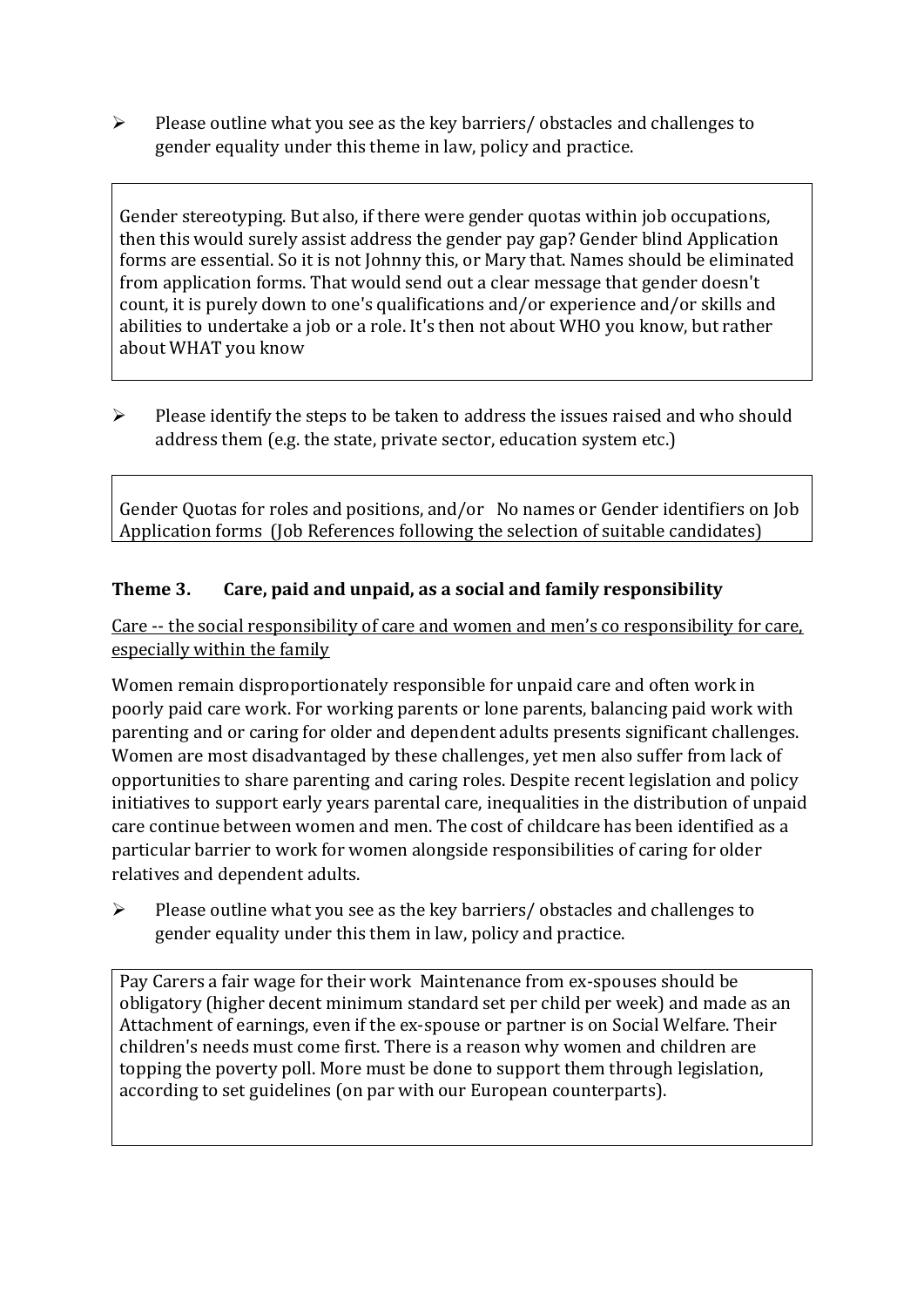➢ Please identify the steps to be taken to address the issues raised and who should address theme (e.g. the state, private sector, education system etc.)

Stronger State legislation in support of Parents with children - (i.e. Single, Divorced, Separated, etc) parents in terms of their welfare payments from their ex-spouse or partners.

#### **Theme 4: Women's access to, and representation in, public life and decision making**

Ensure women's participation and representation in decision-making and leadership in the workplace, political and public life

Women are systematically underrepresented in leadership in [economic](https://eige.europa.eu/gender-equality-index/2019/compare-countries/power/2/bar) and [political](https://eige.europa.eu/gender-equality-index/2019/compare-countries/power/1/bar)  [decision-](https://eige.europa.eu/gender-equality-index/2019/compare-countries/power/1/bar)making. Despite the introduction of a candidate gender quota (through the system of party funding) for national political office, and [initiatives](https://betterbalance.ie/) to support women's access to corporate decision-making roles, men continue to dominate leadership positions. There are also issues to be considered around how media represents women and men.

- ➢ Please outline what you see as the key barriers/ obstacles and challenges to gender equality under this theme in law, policy and practice.
- ➢ Please identify the steps to be taken to address the issues raised and who should address them (e.g. the state, private sector, education system etc.)

#### **5. Where does gender inequality impact most?**

To conclude we would be interested in your response to the following question: In which area do you think gender inequality matters most?

Please rank the following in order of importance, 1 being the most important:

- Paid work
- Home & family life
- Education